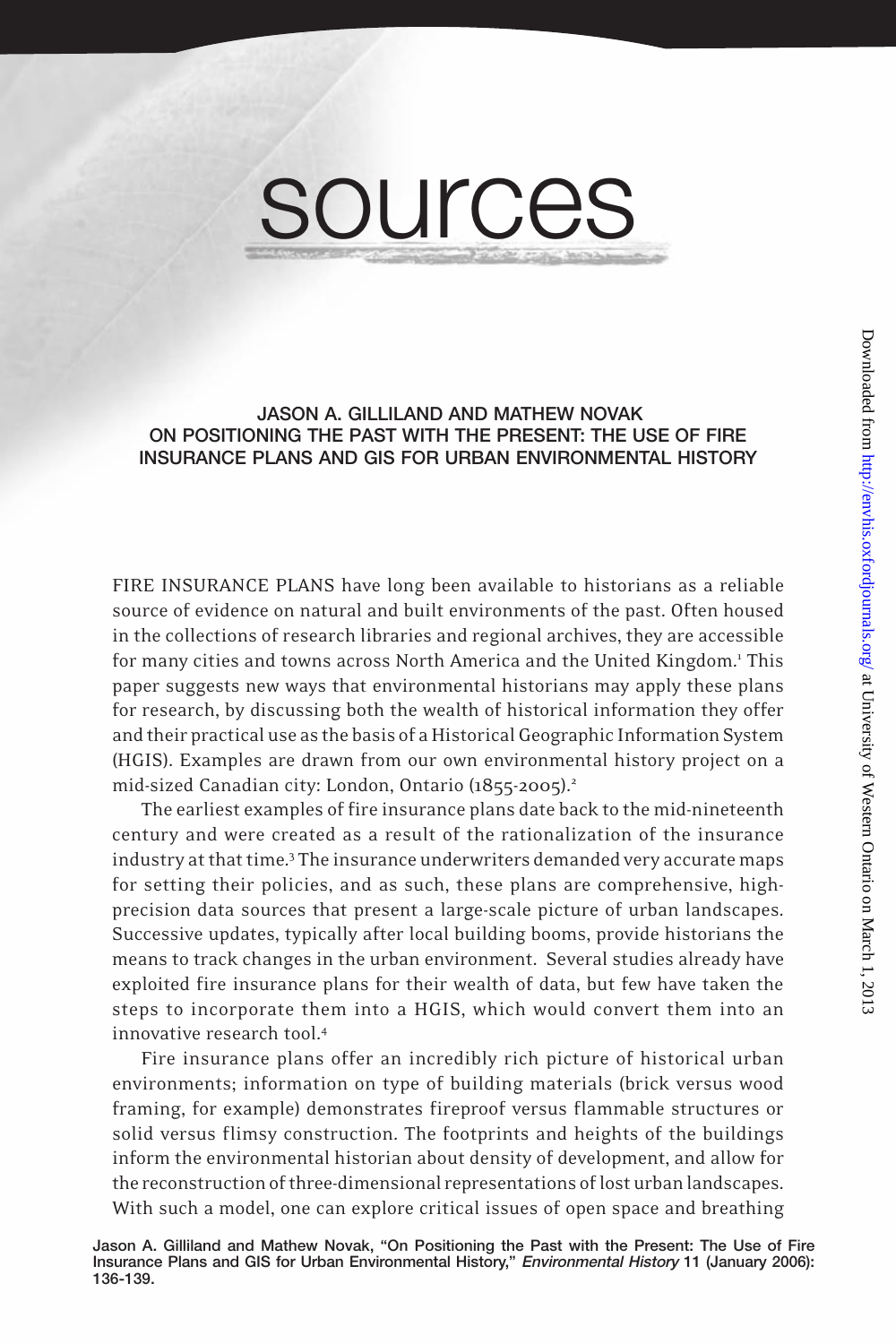

Figure 1. A Buffer Surrounding an Industrial Site.

Charles E. Goad, Insurance Plan of the City of London, Ontario (Montreal: C.E. Goad Co, 1915).

Potential environmental hazards are recorded on fire insurance plans and are examined here using a "buffering" technique in GIS. This example of a fifty-meter buffer surrounding the E. Leonard & Sons Engine and Boiler Works suggests that the houses along the north side of York Street likely were affected by the activities of their industrial neighbor.

room in the rapidly industrializing city. Land use data provide insight into environmental hazards and can be used to explore potential neighborhood effects upon vulnerable populations. Additionally, information on natural features, such as rivers, parks, and open spaces that are found in the plans also can be examined to see how they have been transformed over the evolutionary course of an area (see Figure 1).

The power of Geographic Information Systems (GIS), once the domain of geographers and other earth scientists, recently has been recognized by scholars in other disciplines, such as history.<sup>5</sup> GIS facilitates both spatial and temporal analysis, with the ability to conveniently gather and organize vast quantities of historical data, and the adaptability for including additional layers of data to continually explore new research hypotheses.

A HGIS typically comprises a dated series of cartographic sources, to which other spatially referenced data can be linked (for example, directories, censuses, building permits, municipal registers, and personal diaries). Fire insurance plans are one kind of comprehensive cartographic source. To use in a GIS, they must be scanned into digital format, a process which has the added benefit of preserving these often rare and fragile sources for future researchers. Georectification is the process whereby the digital images are stretched or "warped" in the GIS software to conform to their proper spatial coordinates. Once the maps are georectified, one can digitally superpose two or more maps on top of each other, much like the layering of map transparencies performed by historical geographers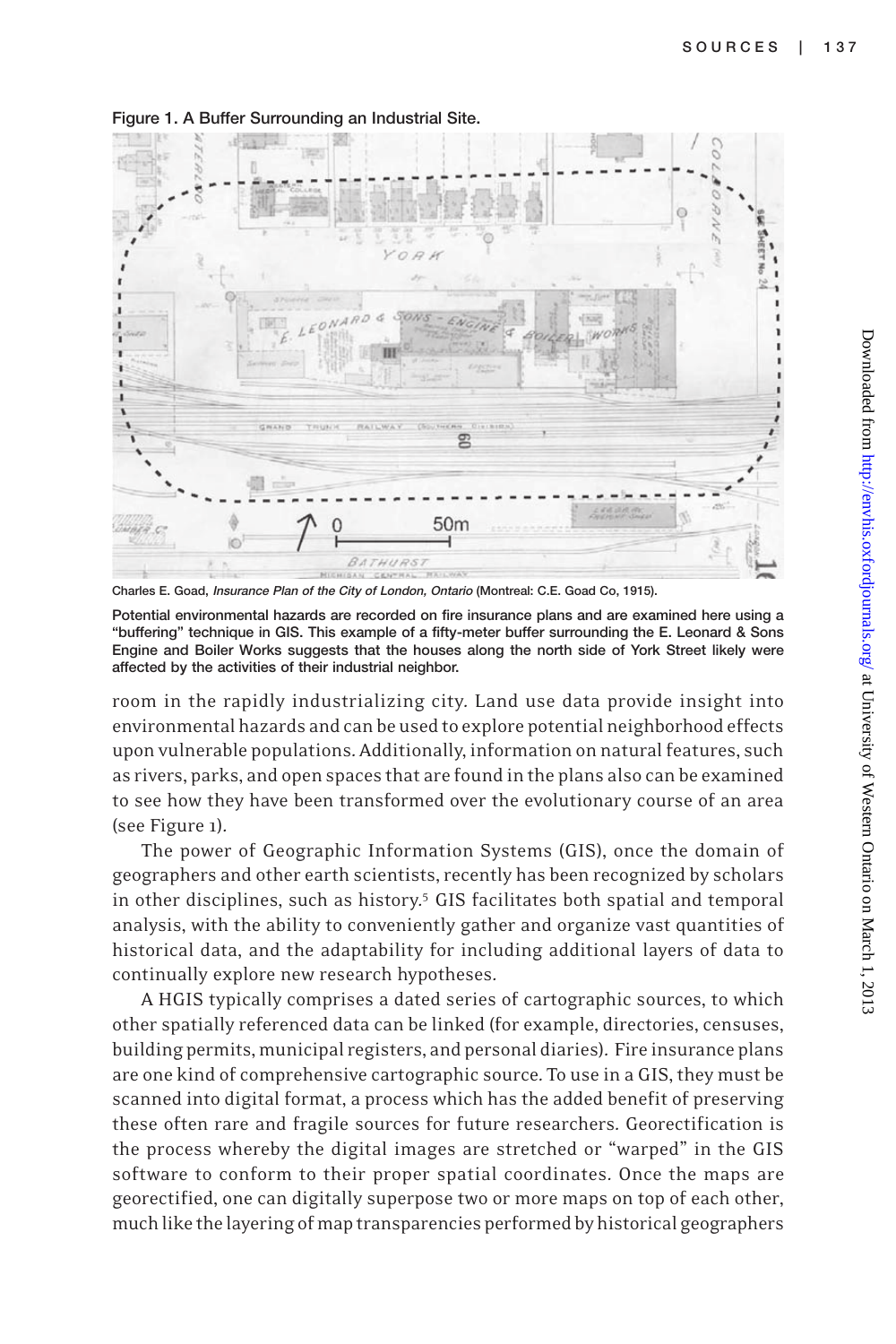

Figure 2. Changing River and Urban Morphologies in London, Ontario.

Charles E. Goad, *Insurance Plan of the City of London, Ontario* (Montreal: C.E. Goad Co, 1915); City of London, *Mapping* Data Distribution (London, Ontario: Corporation of the City of London, Geomatics Division, 2005).

Superpositioning current environmental data on the 1915 fire insurance plan reveals a dramatic shift in the path of the Thames River and considerable change in the built environment along the floodplain. Comparing footprints of current structures (black outlines) with those on the 1915 plan reveals that many of the original buildings were destroyed or moved to higher ground as a result of the "great flood" of April 1937.

a generation ago. This allows the researcher to simultaneously compare multiple plans and locate changes among them.

Another useful step in creating a HGIS is the digitization of relevant environmental features of the plans. Areas such as a floodplain or a building footprint typically are digitized as polygons, whereas linear features such as a river or a street would be represented as polygons or simple lines, depending on the level of detail required for a particular analysis. When finished, this process allows the researcher to perform a multitude of automated calculations, to carry out complex spatial analyses using tools incorporated in standard GIS software, and, most importantly for historians, to compare change over time (see Figure 2).

The level of commitment in time, labor, and finances required to create a HGIS can be immense and should be carefully considered before initiating a project; however, this investment can pay large dividends to any environmental historian